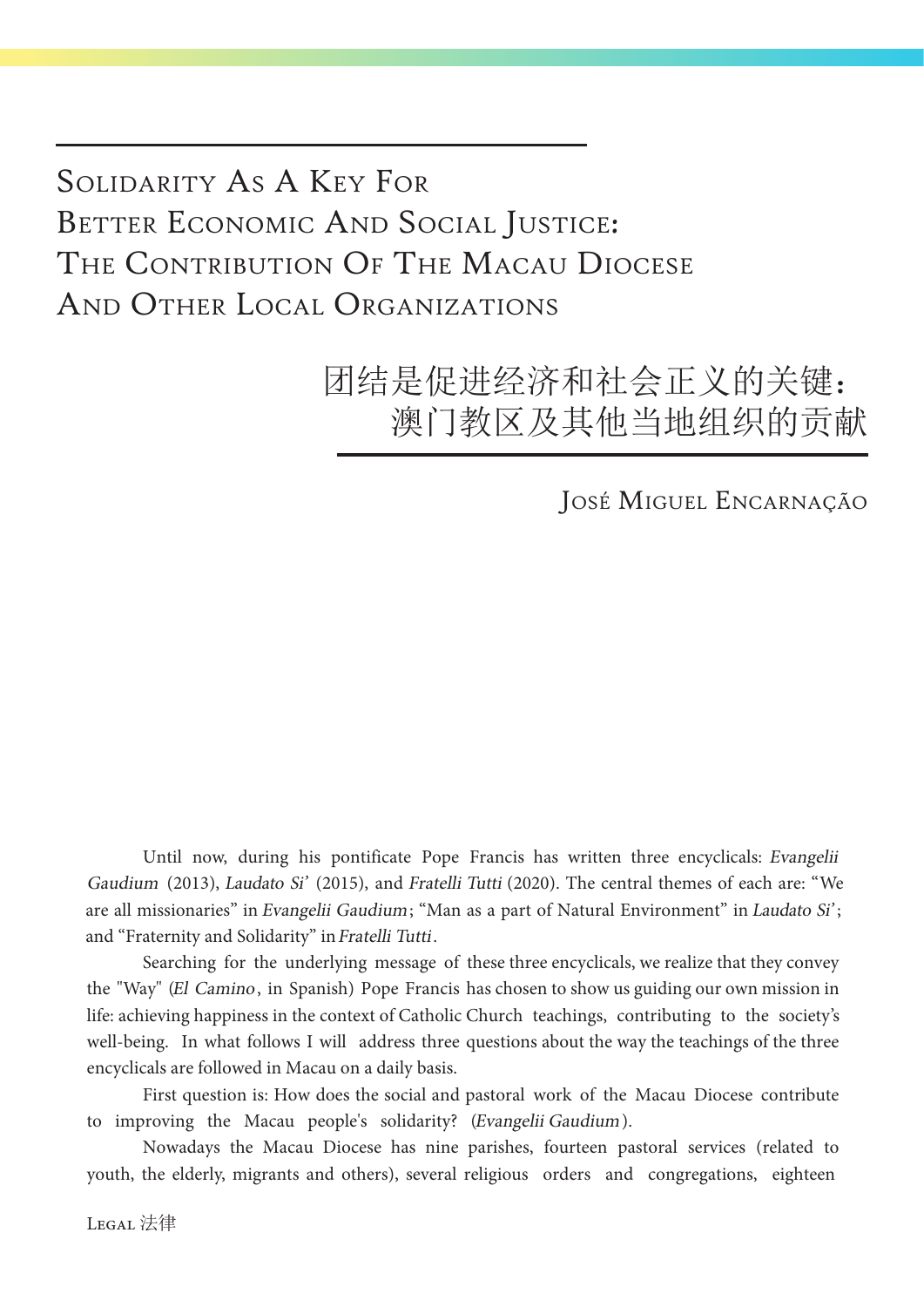social assistance services, the Saint Joseph University and catholic schools, two predominant communication and press organizations (Media Diocesan Center and O Clarim – Macau Catholic Weekly), eighteen lay associations, eight diocesan commissions, the Catholic Movement for Family, the Arts and Cultural Center, and the Macau Catholic Culture Association. In their own way, all these entities provide services on a daily basis to all of society (not only for Catholic people). The main goal is to improve people's quality of life.

The social activity of the Macau Diocese is not possible without the contribution of private companies – some of them highly subsidized by the Macau Government – and people's action.

There are several examples of companies that give a big contribution to improve the people's quality of life: the Macau six casino operators (SJM, Melco, Galaxy, MGM, Sands China and Wynn), CEM (energy supplier), CTM (communications), Macao Water (water supplier), Kiang Wu Hospital, local universities, Ou Mun Newspaper and lawyers' companies. CEM has ambassadors that organize social activities to help people in need. Kiang Wu Hospital has a foundation that provides free health care, food, clothes, and others. Local universities offer scholarships. Ou Mun Newspaper held the "Walk for a Million" – the biggest annual fund raising activity in Macau; and, some lawyers' companies work pro bono.

In terms of people's action, there are thousands of local associations and several groups and individual philanthropic initiatives held by different organizations. In the Macau streets, it is very easy to find public infrastructures sponsored by the Lions Club or the Rotary International.

On a daily basis, the Diocese of Macau, along with private companies and people's action contribute to improving the Macau people's quality of life. Sometimes they work together on solidarity events, organised by professional staff and volunteers. For example, on the 9th of October 2020, O Clarim newspaper (owned by the Diocese of Macau) published an interview with Nelson António, the Macau Catholic Scouts Group General Chief. At the same time, Nelson António works for CEM (the Macau energy supplier).

The second question is : Will the Macau Government keep supporting firms and sectors with low profit margins in order to protect thousands of jobs? (Laudato Si').

The encyclical letter Laudato Si' (2015) not only mentions the way human beings should be integrated into Nature but also how they should live in society and deal with the economy and financial issues. One of the main ideas of Laudato Si' is that the economy should not be based only on calculations of profit. "Is it realistic to hope that those who are obsessed with maximizing profits will stop to reflect on the environmental damage which they will leave behind for future generations" (Laudato Si', 2015, no. 189). Recently, the Macau economy has become highly dependent on gaming. To diversify the economy and keep the unemployment rate very low, the Macau Government subsidizes other sectors (even if they are not profitable) related to Culture, Sports, MICE (conferences, seminars, forums, exhibitions, etc.), Philanthropy, Health Rehabilitation and Environment.

There are several examples of entities subsidized by the Macau Government: Culture: AFA (Art For All), Ox Warehouse; Sports: various sports clubs; Philanthropic: Caritas Macau, Macau Red Cross, Macau Holy House of Mercy, Lions, Rotary; Health Rehabilitation: ARTM (drug abuse, prevention and treatment); Environment: ANIMA, MASDAW (animal care and protection). Almost all Macau NGOs have professionals and volunteers specialized in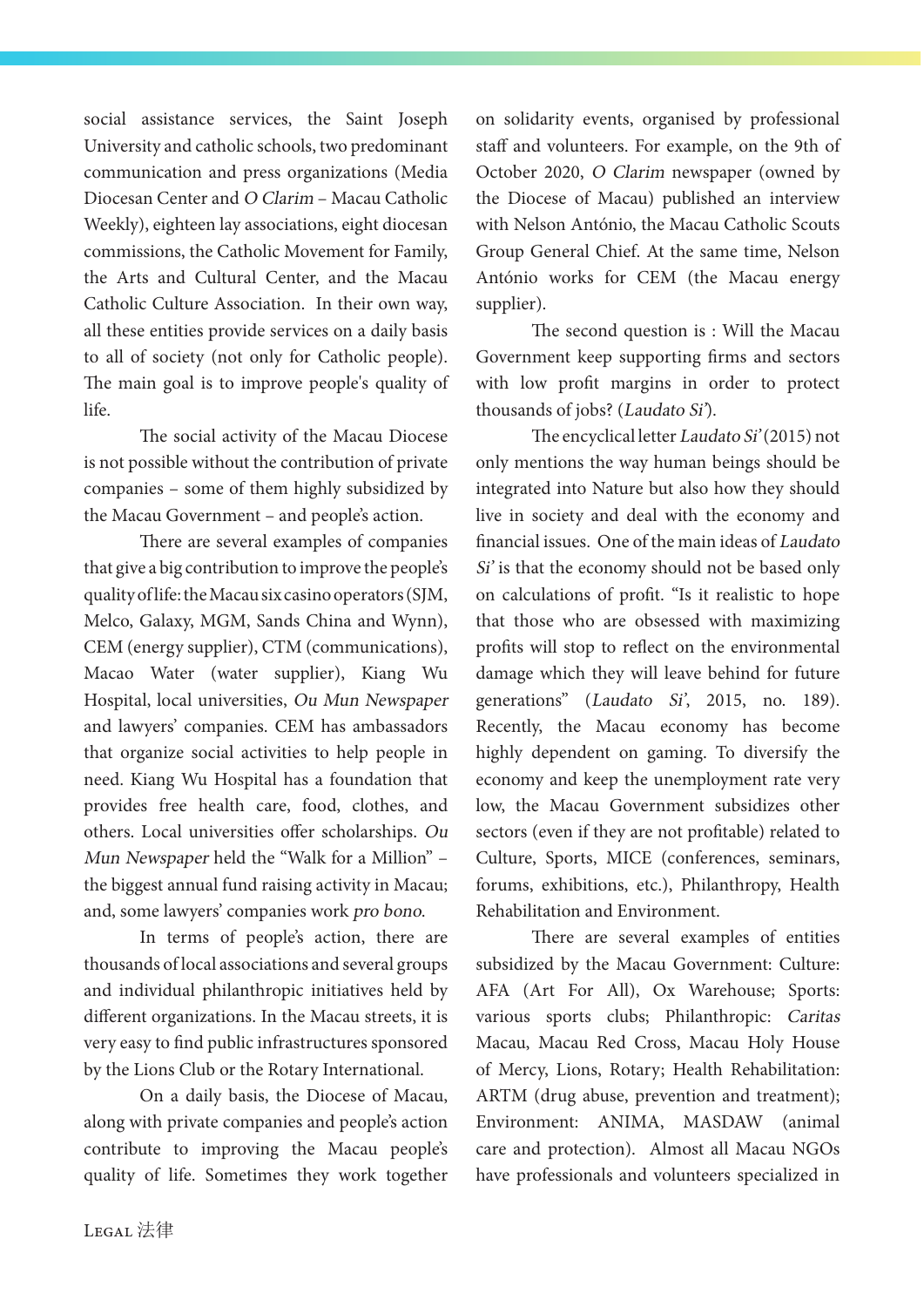several areas. That is only possible because the Macau Government supports their activities with funds and expertise. The Macau NGOs help local government to deal with social problems that affect thousands of Macau residents and nonresidents employed here, and give professional formation to hundreds of workers.

In a certain way, national economies need not be focused only on developing the forprofit sector. Nowadays lots of big companies around the world are in the red, their workers are getting fired, and the countries are facing new social problems. One of the solutions to address the current situation is to create a platform of cooperation organised by national and local governments, NGOs and private companies. The Catholic Church could have an essential role in this kind of social platform. "Social problems must be addressed by community networks and not simply by the sum of individual good deeds" (Laudato Si', 2015, no. 219).

The third question is: How does the Diocese of Macau, Caritas, Holy House of Mercy, Red Cross and other organizations work together to assist all people in need, specifically in periods like the current crisis? (Fratelli Tutti)

Recently, the Diocese of Macau, Caritas, Holy House of Mercy, the Red Cross and other organizations have signed several protocols. The following are the protocols signed in the past few months, mainly to face Covid-19:

> 1– Caritas Macau – Caritas Portugal – Caritas from other countries (collecting funds for masks, gloves and antiseptic gel);

> 2– Caritas Macau – Macau Holy House of Mercy (housing for non-resident workers and fundraising for Chinese mainland workers);

> 3– Caritas Macau – Macau Catholic Scouts Group (annual food collection);

4– Caritas Macau – Macau six gaming operators, banks, public services concessionaries (CEM, CTM and Macao Water) and local associations (money donations for Caritas Macau);

5– Macau Red Cross – Macau Government Health Bureau (Covid-19 exams);

6– Macau Red Cross – local associations as Tong Sin Tong (masks to send to Inner China);

7– Macau Red Cross – Macau Government (medical assistance in Cultural and Sports events);

8– Macau Red Cross – Macau Banks (installation of defibrillators near ATM machines);

9– Macau Holy House of Mercy – Government Welfare Bureau (opening and managing a kindergarten, an elderly house, a rehabilitation centre for blind persons and a social shop that already helped almost 28 thousand families).

If Macau society keeps working as it has until now, it can achieve a new paradigm of the economy in the short term. In a certain way, the Chinese Special Administrative Region is already at a new level in terms of social welfare. The Macau Government, public and private companies, NGO's and associations give their contribution to the society in different areas, employing manpower and helping the people in need. All together help to protect the Family as an institution and to guarantee a better future for the young generation.

Pope Francis wrote: "The urgent challenge to protect our common home includes a concern to bring the whole human family together to seek a sustainable and integral development, for we know that things can change. The Creator does not abandon us; he never forsakes his loving plan or repents of having created us. Humanity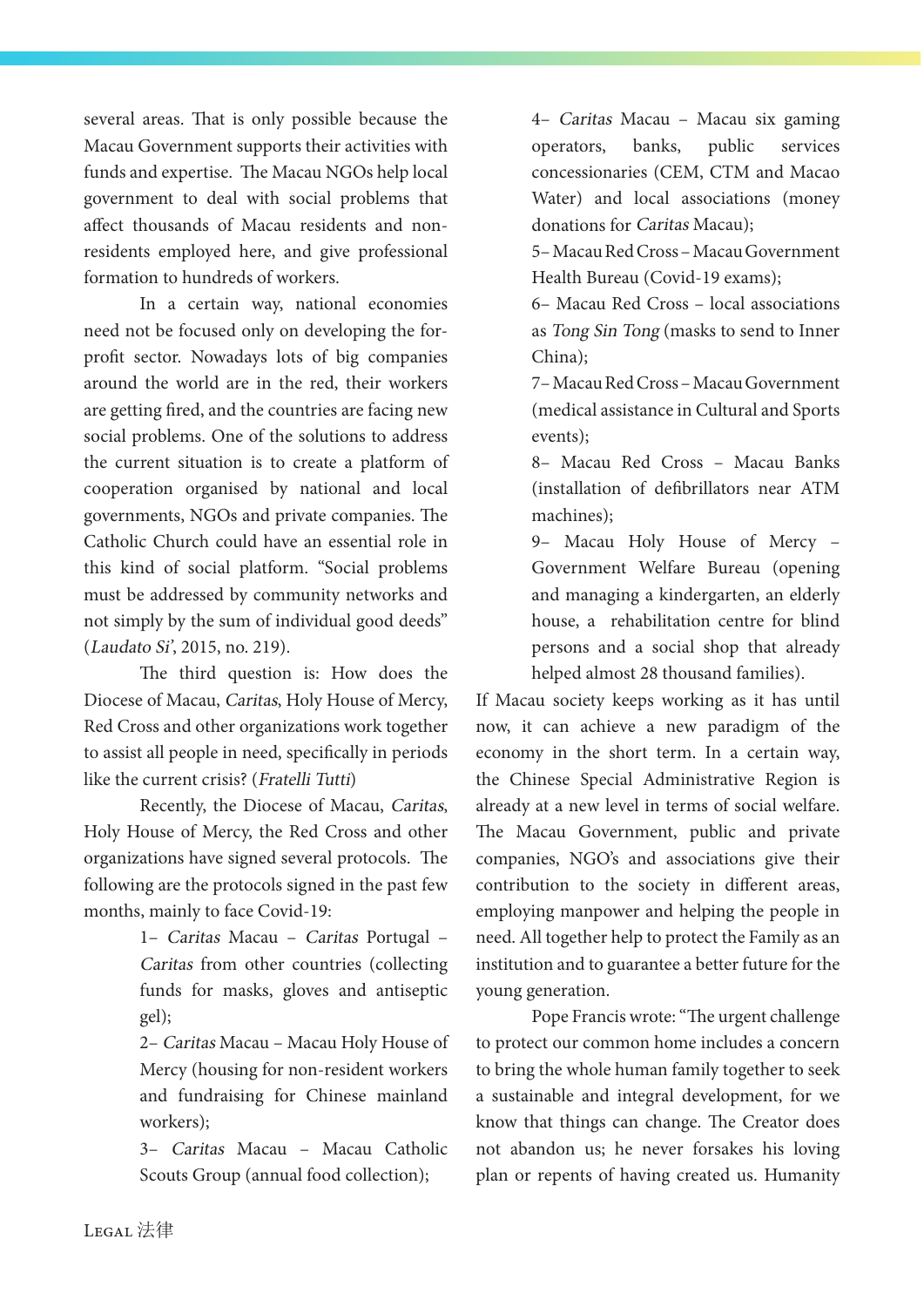still has the ability to work together in building our common home. Here I want to recognize, encourage and thank all those striving in countless ways to guarantee the protection of the home which we share. Particular appreciation is owed to those who tirelessly seek to resolve the tragic effects of environmental degradation on the lives of the world's poorest. Young people demand change. They wonder how anyone can claim to be building a better future without thinking of the environmental crisis and the sufferings of the excluded" (Laudato Si', 2015, no. 13).

 $\sim$ 

José Miguel Encarnação, Editor of O Clarim – Macau Catholic Weekly EWTN Media Cooperator for Macau